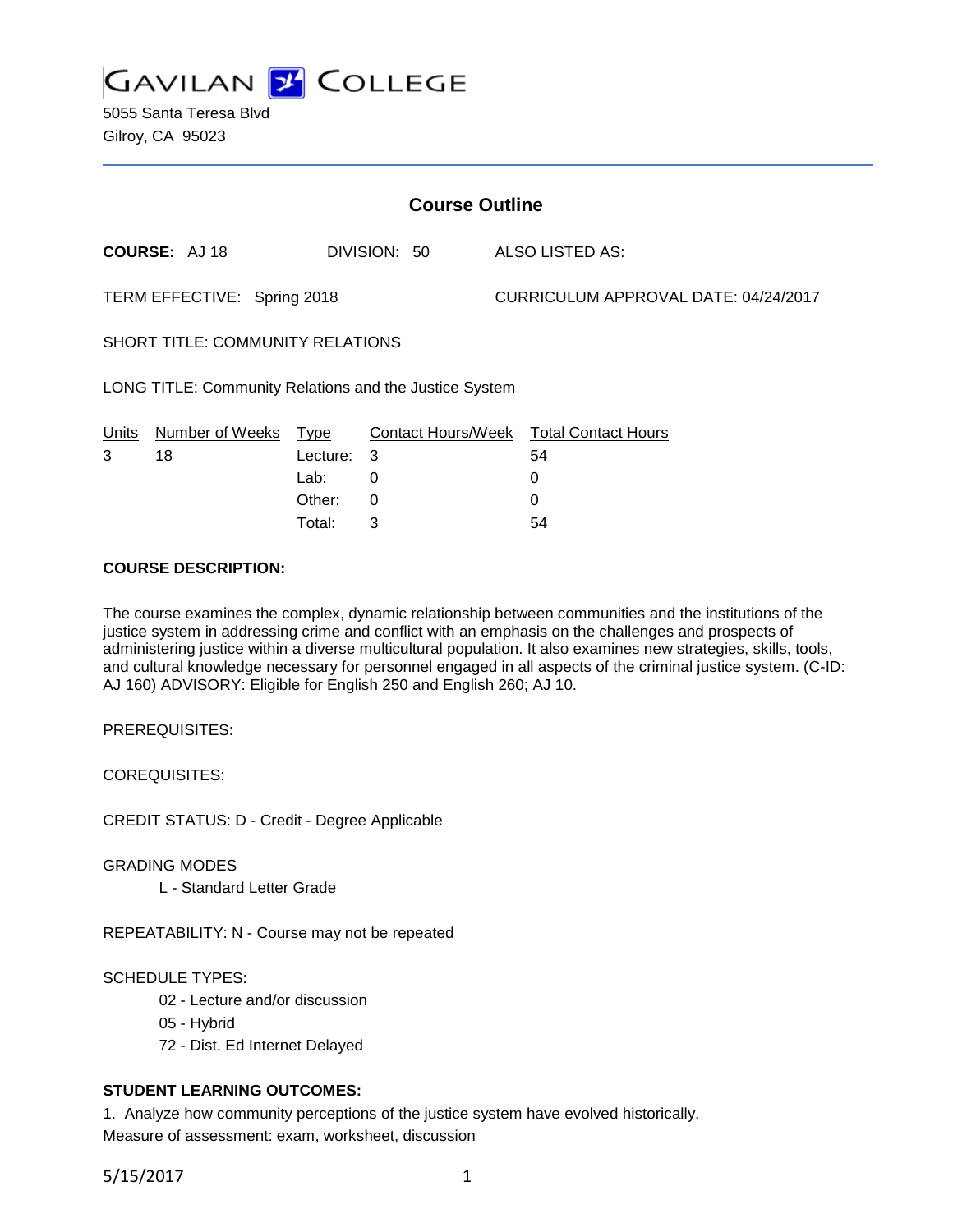Year assessed, or planned year of assessment: 2016 Semester: Fall

2. Formulate ways in which law enforcement professionals should respond to multicultural communities with a greater need for consideration, sensitivity and improved communication skills.

Measure of assessment: role playing, report, exam

Year assessed, or planned year of assessment: 2016

Semester: Fall

This SLO addresses cultural diversity: true

3. Identify and explain key issues that pose potential conflict between diverse communities and the courts, police and corrections.

Measure of assessment: exam, worksheet, discussion, paper

Year assessed, or planned year of assessment: 2016

Semester: Fall

This SLO addresses cultural diversity: true

4. Identify and describe the strategies for the administration of justice in a multicultural society.

Measure of assessment: exam, discussion, paper

Year assessed, or planned year of assessment: 2016

Semester: Fall

This SLO addresses cultural diversity: true

5. Explain the history and evolution of multiculturalism in the U.S. and the challenges presented by a multicultural society.

Measure of assessment: exam, worksheet, discussion

Year assessed, or planned year of assessment: 2016

Semester: Fall

This SLO addresses cultural diversity: true

CULTURAL DIVERSITY:

Formulate ways in which law enforcement professionals should respond to multicultural communities with a greater need for consideration, sensitivity and improved communication skills.

Identify and explain key issues that pose potential conflict between diverse communities and the courts, police and corrections.

Identify and describe the strategies for the administration of justice in a multicultural society.

Explain the history and evolution of multiculturalism in the U.S. and the challenges presented by a multicultural society.

# **CONTENT, STUDENT PERFORMANCE OBJECTIVES, OUT-OF-CLASS ASSIGNMENTS**

Curriculum Approval Date: 04/24/2017

6 Hours

CONTENT: Course Introduction. A History of Community Relations and the Justice System. Presentations on the definition, philosophy, structure, principles and history of community relations and the justice system. Concern for people, including developing trust, of all cultures will be discussed. The groups that must be identified and must work together to ensure the success of any community relations and the justice system will be identified. The historical factors will be presented as well as the problematic relationship police have historically had with minorities. Related classroom team interactive exercise.

STUDENT PERFORMANCE OBJECTIVES (SPO): Define and discuss the concept of community relations and the justice system, including describing the major facets. Discuss how neighborhood variation (demographics) can impact community relations and the justice system. Identify the structure of the community in which they live and work. List the groups that must work together to ensure the success of any community relations justice system effort. List the interrelated pressures that influenced the historical shift from informal to formal policing in America. List the factors that set the stage for community relations and the justice system. Discuss the problematic relationship police have historically had with minorities.

3 Hours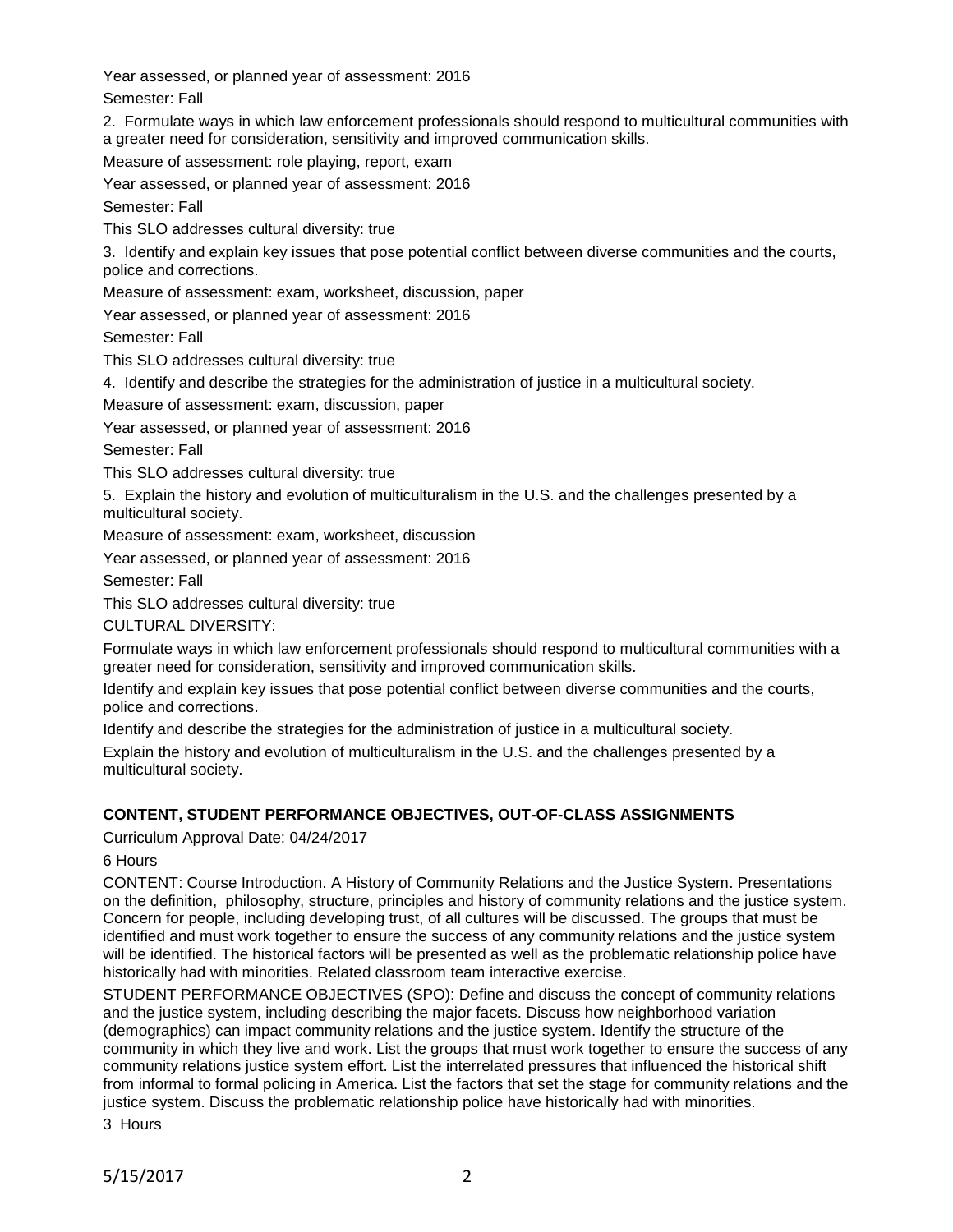## CONTENT: Quiz.

The Changing Meaning of Community. Presentations on the history of the meaning of community, virtual community, assaults on community and how community police relations can build a sense of community. Discussion on the importance of human interaction and inclusion, including sharing values and cultural awareness.

SPO: Explain how communities have changed over the course of time. Discuss the major elements that make up a community. Consider why is it important to assess the concept of community when studying the idea of community police relations and the justice system. Discuss how technology has affected communities. Describe the ways community police relations can enhance the sense of community. Explain the importance of inclusion and discuss what that involves.

#### 3 Hours

CONTENT: The Police and Community Perception. Information provided on people's attitudes toward police as well as how age, race, gender, socioeconomic status and personal experience affect ones perception of police. Presentation on barriers to a police-community partnership. Related classroom team interactive exercise.

SPO: Discuss the effects of age, race, gender and socioeconomic status on people's perceptions of the police. Describe the relationship between personal experience and public perceptions of the police. Describe the barriers to good police-community relations. Discuss the importance of officer demeanor in contacts with the public.

#### 3 Hours

CONTENT: Quiz. Managing and Implementing Community Relationships and the Justice System. Information provided on the principles of organization and police administration, organizing and implementing community relationships, strategic planning, COMPSTAT and tactical planning and operations. Discussion on developing partnerships with community members regardless of their cultural differences.

SPO: List the principles of classical organizational theory. Describe the best way to organize a department for community relationships. Describe how organizational culture can hinder the implementation of community relationships. Identify and discuss the eight steps of implementing community police relationships. Describe COMPSTAT and identify its value to community human relationship efforts. Discuss the importance of developing community partnerships regardless of cultural differences.

#### 3 Hours

CONTENT: Community Human Relations and Crime. Presentations on challenges to traditional crime control, police measures of crime, the traditional police effort and the dynamics of serious crime. Discussion on hate/bias crimes, the victims, investigations, prosecutions, community corrections and the courts role in addressing multiculturalism. Related classroom team interactive exercise.

SPO: Explain the purpose and limitations of the Uniform Crime Report (UCR). Identify and discuss the three situations when immediate police action can influence a crime. Explain the differences between traditional policing and developing community relationships in response to crime. Describe the ways in which community human relations can impact domestic violence homicides. Discuss hate/bias crimes, including identifying the victims and how they are prosecuted. Explain the courts and community corrections role in addressing multiculturalism.

#### 3 Hours

CONTENT: Discussion on The Rodney King Incident/Christopher Commission, including racial profiling and remedies to eradicate racism from police practices. Presentation on the strategies for the administration of justice in a multicultural society. Class worksheet.

SPO: Participate in class discussion. Analyze and critique the Rodney King Incident from a community relations and the justice system standpoint. Identify the areas of conflict between the police, courts and corrections and define the problems of the criminal justice system in a multicultural society. Identify the psychological aspects of police community relations. Complete the class worksheet.

#### 3 Hours

CONTENT: Quiz. Community Relations and Fear of Crime. Presentations on the definition, theoretical models and extent of fear of crime. Gender, age and race and fear of crime will also be discussed.

SPO: Define fear of crime. Describe the demographics of those most fearful and their actual rates of victimization. Discuss who is most fearful of crime in terms of gender, race, social class, education and age. Explain how the diversity of neighborhoods also affects fear of crime. Cite the types of crimes citizens are most fearful of. Describe the theoretical models of fear of crime.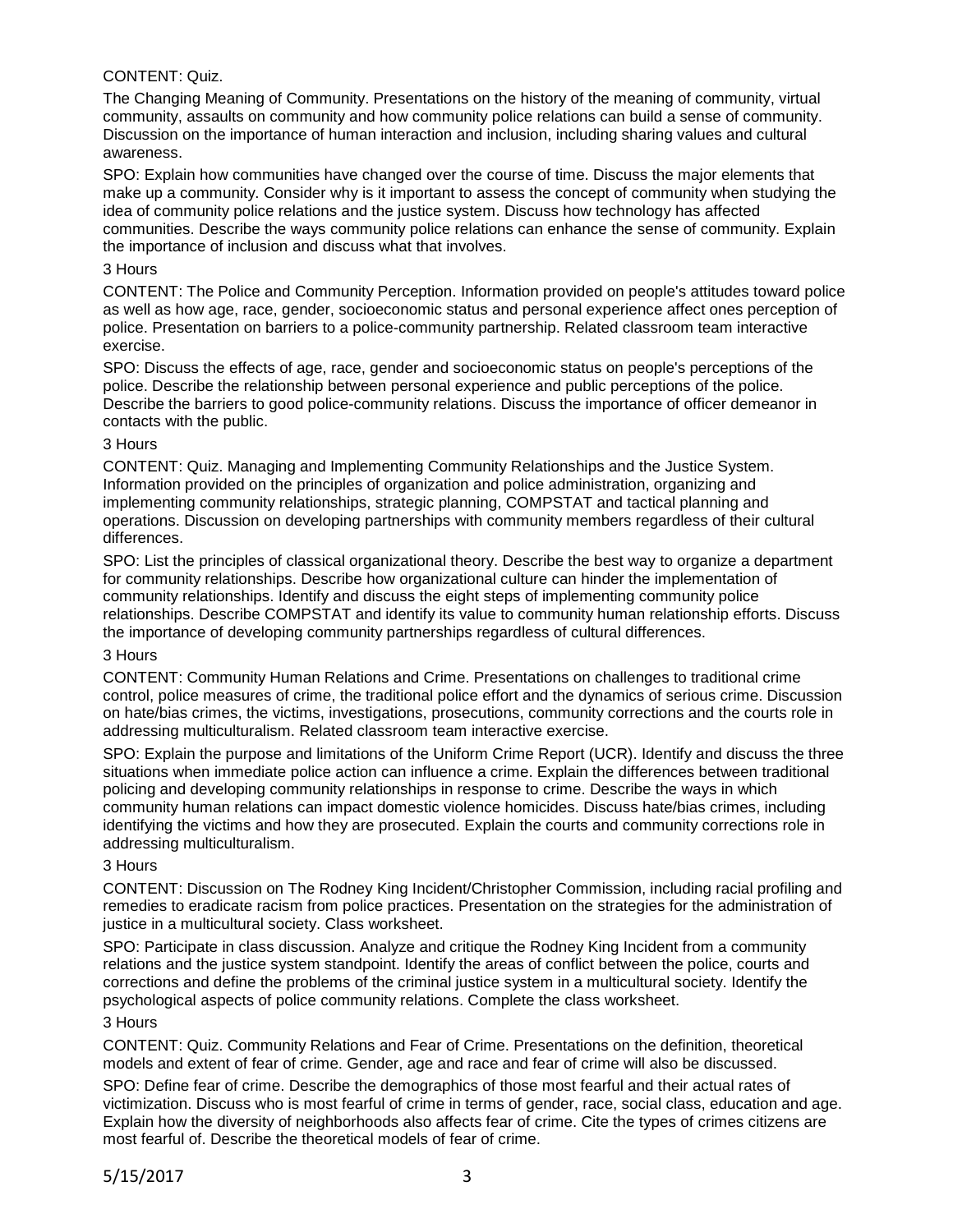## 3 Hours

CONTENT: Problem Solving and Policing Problem Spaces. Presentations on the nature of problems and problem solving, the mechanics of problem solving, methods for identifying problems and strategies for facilitating conflict resolution in a multicultural society. Related classroom team interactive exercise.

SPO: Discuss some of the social conditions that give rise to crime and how these conditions give rise to problem places. Describe the concept of problem solving and how it differs from traditional policing. Describe and give examples of how COMSTAT and problem solving can be institutionalized in police agencies. List and describe the methods of problem identification. Analyze which methods work better than others. Discuss and describe the reasons why one location in a city may become defined as a problem place while another location with crime might not be defined that way. Describe and discuss the stages of problem solving. Discuss some of the strategies for facilitating conflict resolution in a multicultural society.

### 3 Hours

CONTENT: Information provided on The Rampart Corruption Incident, including its impact on race, the courts and the community. Class worksheet.

SPO: Discuss the Rampart Corruption Incident and explain how community relations and the justice system relates to this situation. Identify the areas of conflict between the police, courts and corrections, including racial concerns.

## 3 Hours

CONTENT: Quiz. Community Crime Prevention. Lectures on the theoretical foundation for crime prevention, types of crime prevention strategies, situational crime prevention and community crime prevention programs. Discussion on managing/policing diverse populations inside jails and prisons.

SPO: List and explain the theoretical foundations of crime prevention. List and distinguish between the five basic strategies for crime prevention. List and explain the concept of situational crime prevention and its elements. List and distinguish between the three basic types of community crime prevention programs. Explain various strategies for managing/policing diverse populations in correctional settings.

## 3 Hours

CONTENT: Community Relations the Justice System and Drugs. CPTED. Lectures on police drug strategies and community relations and drug problems. Discussion on the negative impact of cultural bias, prejudice and stereotypes of law enforcement as it relates to drugs. Information provided on how the design of cities can influence criminal activity. The discussion will include how a cities layout can influence criminal behavior. Class worksheet.

SPO: Discuss the nature and extent of the drug problem. List the goals that should guide police decision making when implementing drug strategies. Describe high-level and retail-level law enforcement strategies and the limitations of each. Discuss how cultural bias, prejudice and stereotypes, as it relates to drug use, affect law enforcement. Discuss the factors relating to the design of a city that can influence criminal activity. Complete the class worksheet.

## 6 Hours

CONTENT: Quiz. Community Relations and Special Populations and Toward a New Breed of Police Officer. Presentations on juvenile crime and violence, crime in schools, urban youth gangs, helping the homeless, policing the mentally ill,

minorities and the police, community relations and immigrant communities and tourists and transients. Discussion on cross-cultural and minority group relations and communication issues for law enforcement. Information provided on police culture, community police officers and implications for the future.

SPO: Describe community relations and the justice system's ability to work with disenfranchised populations. Discuss the reasons race remains a volatile police issue. Identify and discuss the special nature of policing juveniles. Describe the reasons for the hindered relationship between minorities and the police. Discuss why undocumented immigrants present special challenges to police. Describe the difficulties inherent in policing the homeless and the mentally ill. Describe

why tourists and transients present special challenges to police. Describe the attributes and skills needed for developing community relationships. Discuss the importance of communication and interpersonal skills.

## 3 Hours

CONTENT: Police Use of Force. Presentation on the legalities of arrest, including what's appropriate and what is not appropriate force; what is considered going too far when apprehending and subduing a suspect; and the perception of the public. Discussion on how a peace officers image can benefit from understanding the origins of minority groups' cultures. Class worksheet.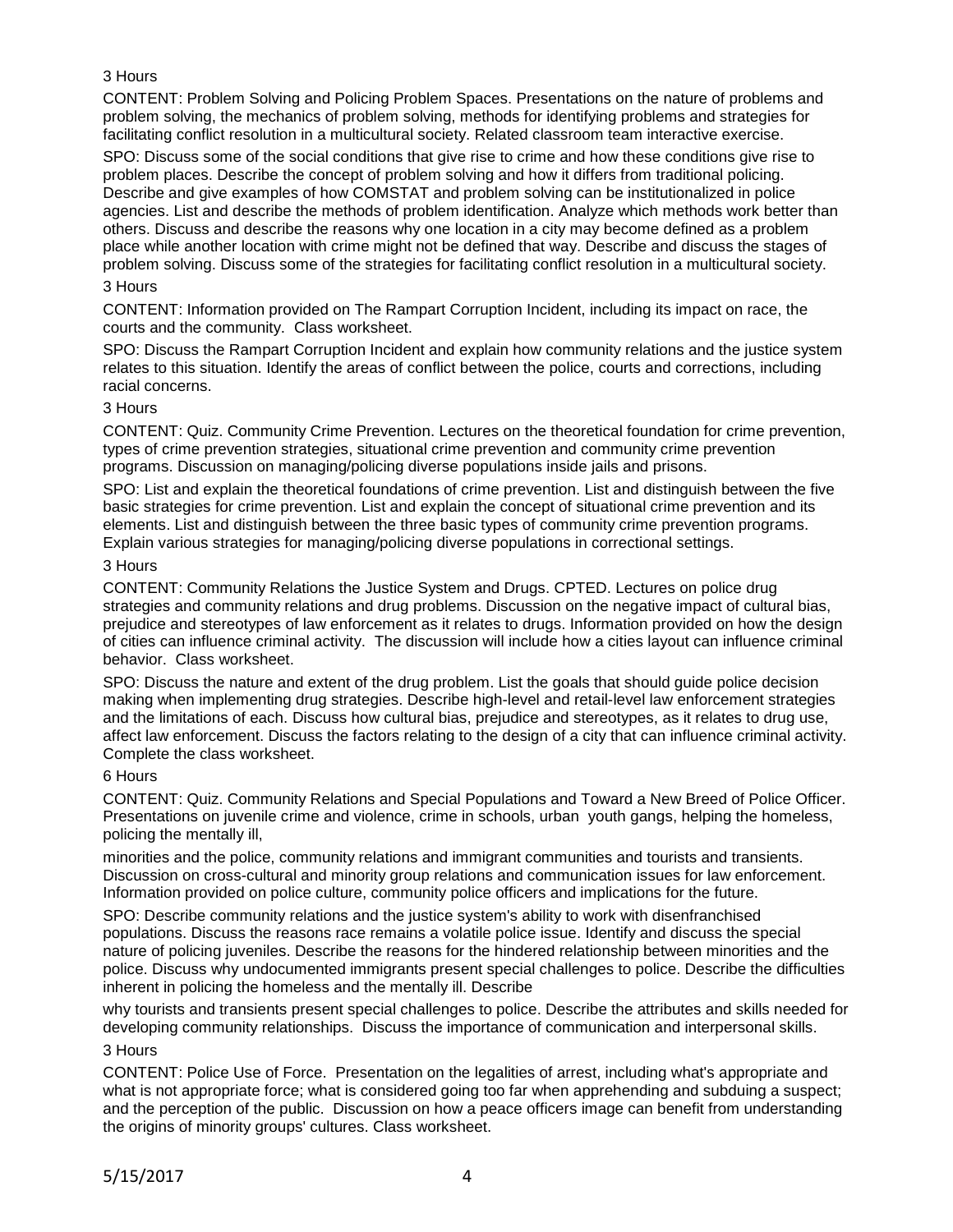SPO: Describe the procedures of a legal arrest. Provide examples of appropriate and inappropriate force. Discuss how a police officer's image can benefit from knowing the origins of minority groups' cultures. Complete the class worksheet.

### 6 Hours

CONTENT: Community Relations and the Justice System, at the Crossroads. Information on community relations - from theory to practice, the social context and the spirit, as well as terrorism. Discussion on the changing law enforcement agency and the effect these changes have on women and minorities (multicultural representation), such as the impact on recruitment, retention and promotion. Related classroom team interactive exercise. Community Relations Project Presentations and Paper Due.

SPO: List and describe the value changes necessary for community relations and the justice system to be successful. List the structural issues associated with community relations and the justice system. Describe the social issues that lead to community relationships. Describe the changing law enforcement agency in terms of "community security" in light of terrorism, and ethnic and racial issues within the workforce, including the recruitment, retention and promotion of women and minorities. Explain their community project paper and discuss how this program helps prevent crime in the community and how it improves the quality of life in the community.

2 Hours

### **OUT OF CLASS ASSIGNMENTS:**

Required Outside Hours: 60

Assignment Description: OUT-OF-CLASS ASSIGNMENTS: Read corresponding sections/chapters in textbook and/or handouts. Review lecture notes and complete worksheets. Study for quizzes/midterm/final.

Required Outside Hours: 48

Assignment Description: Work on community relations and the justice system project/research paper/presentation.

### **METHODS OF INSTRUCTION:**

lecture, discussion, audio-visual, interactive learning

### **METHODS OF EVALUATION:**

Writing assignments Percent of total grade: 40.00 % Percent range of total grade: 30 % to 50 % Term or Other Papers, Other: Worksheets Problem-solving assignments Percent of total grade: 20.00 % Percent range of total grade: 20 % to 30 % Other: classroom exercises - interactive learning Objective examinations Percent of total grade: 40.00 %

## **REPRESENTATIVE TEXTBOOKS:**

Required Representative Textbooks Victor E. Kappeler and Larry K. Gaines. Community Policing: A Contemporary Perspective, 7th Edition. Routledge Publishing,2015. ISBN: 10: 0323340490 Reading Level of Text, Grade: 12th Verified by: Verified by:MS Word

## **ARTICULATION and CERTIFICATE INFORMATION**

Associate Degree: GAV F, effective 201470 CSU GE: IGETC: CSU TRANSFER: